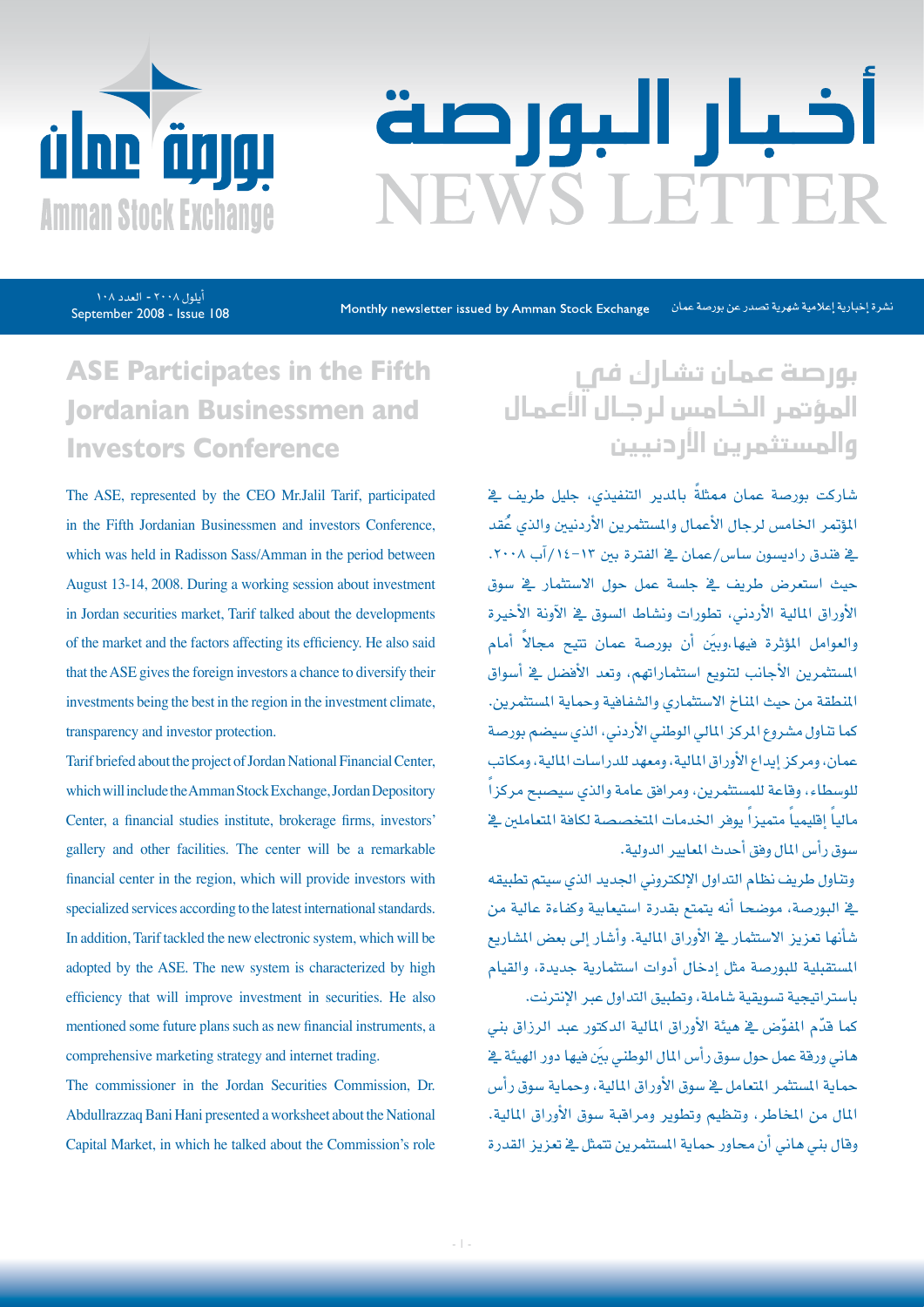in protecting investors, organizing, protecting, improving, and monitoring the securities market. He added that surveillance laws of right issues and labor ethics. The JSC is also concerned depends on increasing the technicality of systems and the byabout fostering disclosure and transparency to provide necessary market information. Besides it imposes penalties on the breaching investors and brokers. It cares about the application of corporate governance, encouraging the mutual funds, continuous investigation on brokerage firms, daily surveillance on trading operations and receiving complaints from investors.

The ASE presented a live trading session in addition to a special section to promote the investment advantages at the ASE to businessmen and investors.

#### املهنية لأجهزة الرقابة، وتعليمات التعامل بحقوق االكتتاب، وإقرار تعليمات معايير السلوك المهني للعاملين يف السوق، وتعزيز مفهوم الإفصاح والشفافية لتزويد المستثمر بالملومات الضرورية لاتخاذ قراره الاستثماري، وعدم التهاون مع المخالفين من خلال فرض الغرامات أو التقا�ضي من خالل املحاكم، وحوكمة ال�شركات، وتشجيع تأسيس صناديق الاستثمار المشترك، والتفتيش المستمر على �شركات اخلدمات املالية، والرقابة اليومية على التداول يف البورصة لضمان الشفافية، واستلام الشكاوي من المستثمرين والتحقق منها.

وعلى هامش المؤتمر قامت بورصة عمان بعرض وقائع جلسة التداول بشكل حي ومباشر، بالإضافة إلى إقامة جناح خاص بها وذلك لتعريف رجال الأعمال وامل�ستثمرين مبزايا اال�ستثمار يف البور�صة.

### **Employees of the ASE Obtain International Professional Certificates**

As a part of the ASE's continuous efforts to be in line with the educational and technical developments and to ameliorate the employees efficiency, it supported its employees to obtain international certificates that would improve the working environment and promote the performance. In this regard, Mr. Wasim Haddad, from the Research and International Relations Department, has obtained the Chartered Financial Consultant Certificate (CFC), and Mr. Tareq Abu Al-Haija, from the Surveillance and Inspection Department, has got the Certified Risk Professional Certificate (CRP). Also, Mr. Moyyad Hassan, from the Surveillance and Inspection Department, has got the Certified Management Accountant Certificate (CMA). In addition, Mr. Shadi Abu Al-Haija has passed the second level of the Certified Financial Analyst Certificate (CFA).

#### موظفون من بور�صة عمان يحصلون على شهادات مهنية دولية متخ�ص�صة

يف إطار حر�ص البور�صة على مواكبة التطورات التعليمية والتكنولوجية و�سعيها الدائم لتعزيز كفاءة موظفيها ورفع م�ستواهم العلمي والتقني، عملت على دعم موظفيها للح�صول على شهادات دولية من شأنها تحسين بيئة العمل ومستوى الأداء الوظيفي، حيث ح�صل ال�سيد و�سيم حداد من دائرة الأبحاث والعالقات الدولية على �شهادة م�ست�شار مايل أمريكي )CFC)، والسيد طارق أبو الهيجاء من دائرة الرقابة والتفتيش على شهادة متخ�ص�ص يف إدارة املخاطر املالية )CRP). كما ح�صل ال�سيد مؤيد حسان من دائرة الرقابة والتفتيش على شهادة محاسب إداري معتمد )CMA)، وح�صل ال�سيد �شادي أبو الهيجاء من دائرة الإدراج والعمليات على المستوى الثاني من شهادة محلل مايل معتمد )CFA).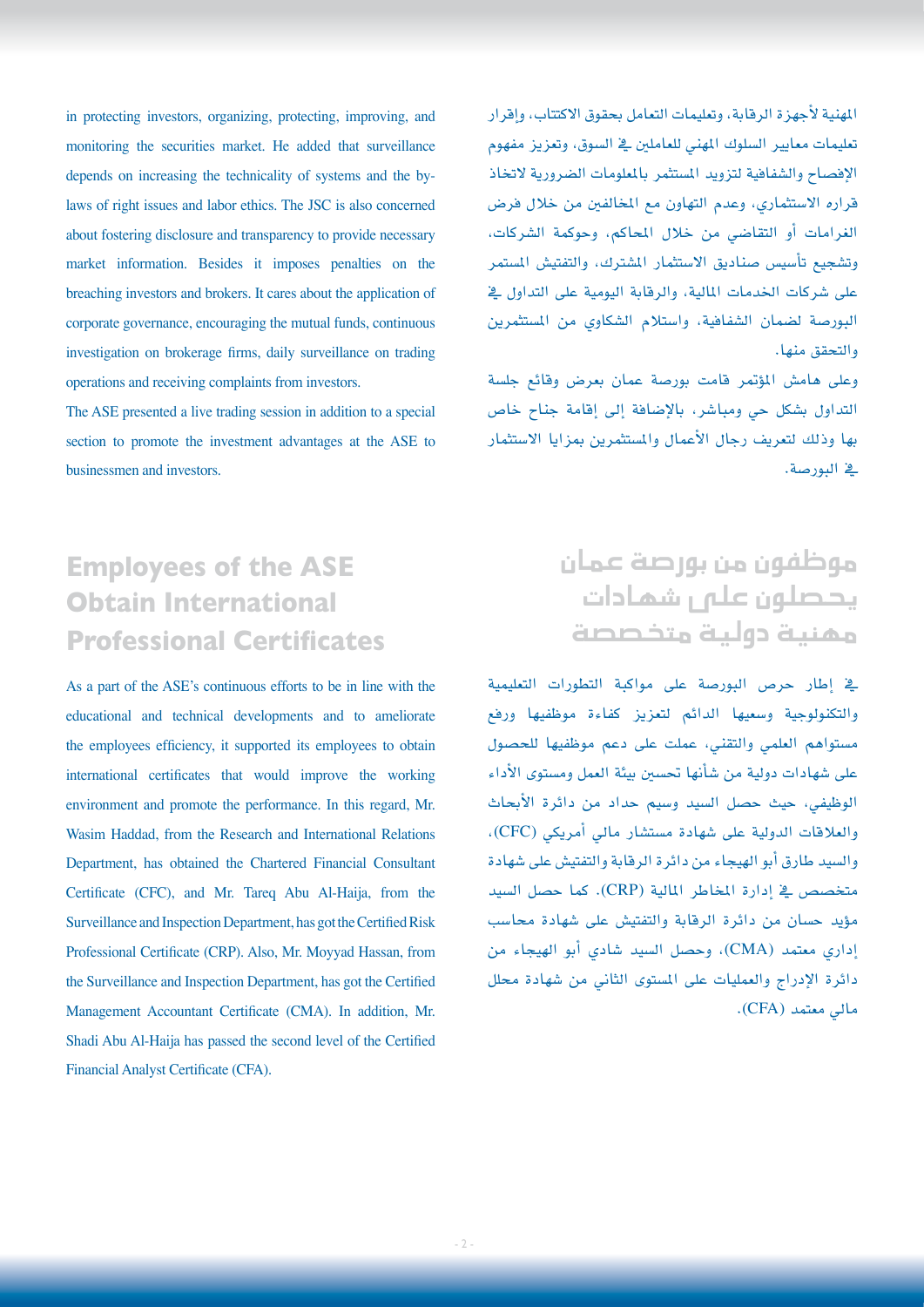#### **A Delegation from Sudan Securities Market Visits the ASE**

A delegation from Sudan Securities Market visited Amman Stock Exchange and the Jordan Depository Center. The delegation was briefed about the operations at the ASE and the basic investment principles in the exchange. They also had an overview on the latest legislative and technical developments of Jordan capital market, the trading system of the ASE and its future plans. Finally, they toured a number of brokerage firms and were acquainted about the nature of their work.

### وفد من سوق الخرطوم للأوراق المالية يزور بور�صة عمان

قام وفد من سوق الخرطوم للأوراق المالية بزيارة إلى كل من بورصة عمان ومركز إيداع الأوراق املالية، حيث اطلع الوفد على طبيعة عمل بورصة عمان وأساسيات الاستثمار ية البورصة وعن آخر التطورات التقنية والت�شريعية التي �شهدها �سوق رأ�س املال الأردين، كما اطلع الوفد على نظام التداول المعمول به ية البورصة والمشاريع المستقبلية. كما قام الوفد بزيارة بعض شركات الخدمات المالية العاملة واطّلع على طبيعة عملها.

#### **ASE Performance**

ASE performance indicators have revealed remarkable performance during August 2008, as the ASE price index weighted by free-float shares closed at  $(4370.7)$  points, an  $(18.9\%)$  increase in comparison with the end of 2007. This came as a result of the increase in financial sector index by  $(6.2\%)$ , the services sector index by  $(19.9\%)$ , and the industry sector index by  $(52.9\%)$ . The weighted index closed at  $(9553.3)$  points at the end of August, a  $(27%)$  increase in comparison with the end of 2007. The trading volume until August 2008 reached to JD (16.689) billion compared to JD  $(8.087)$  billion with the same period of the last year, a  $(106.4\%)$  increase. The number of traded shares increased to  $(4.322)$  billion shares in comparison with  $(2.859)$  billion shares at the same period of last year, a  $(\%51.2)$  increase. The number of executed contracts increased to  $(2.963)$  Market capitalization of listed companies increased by JD  $(8.3)$  billion reaching JD  $(37.529)$  billion, a  $(28.4\%)$  increase against the end of year 2007, constituting  $(334.3\%)$  of the GDP million contracts, an increase of  $(27.5\%)$  in comparison with the same period of last year.

### أداء بور�صة عمان

ظهرت مؤشرات الأداء ـِ فبورصة عمان أداء مميزاً خلال شهر آب من عام ٢٠٠٨. حيث أغلق الرقم القياسي المرجح للأسهم الحرة عند (٤٣٧٠) نقطة وبارتفاع نسبته (١٨,٩٪) مقارنة مع مستواه ية نهاية العام ٢٠٠٧، وقد جاء ذلك نتيجة لارتفاع الرقم القياسي لأسعار أسهم القطاع المالي بنسبة (٢, ٦٪)، وقطاع الخدمات بنسبة )%19.9(، ولقطاع ال�صناعة بن�سبة )%52.9(، كما أغلق الرقم القياسي المرجح بالقيمة السوقية عند (٩٥٥٢٫٢) نقطة بارتفاع نسبته (٢٧٪) مقارنة مع مستواه ية نهاية العام ٢٠٠٧. وبلغ حجم التداول لغاية �شهر آب2008 حوايل )16.689( مليار دينار مقارنة مع (٨,٠٨٧) مليار دينار لنفس الفترة من العام الماضي وبارتفاع نسبته (١٠٦.٤). وبالنسبة لعدد الأسهم المتداولة فقد ارتفع ليصل إلى ( ٢٢٢ , ٤) مليار سهم مقارنة مع ( ٢ ,٨٥٩) مليار سهم للعام الماضي وبارتفاع نسبته (٢, ٥١.٢)، كما ارتفعت عدد العقود الملفذة ليصل إلى ( ٢,٩٦٢ ) مليون عقد، بارتفاع نسبته ( ٢٧,٧٥٪ ) لنفس الفترة من العام الماضي. وبالنسبة للقيمة السوقية للأسهم المدرجة ي<sup>ع</sup> بورصة عمان فقد ارت*فعت* بمقدار (٨,٢) مليار دينار لت�صل إىل )37.529( مليار دينار وبارتفاع ن�سبته )%28.4( مقارنة مع نهاية عام ٢٠٠٧ لتشكل مـا نسبتـه (٢, ٢٢٤٪) من الناتج المحلي الإجمايل.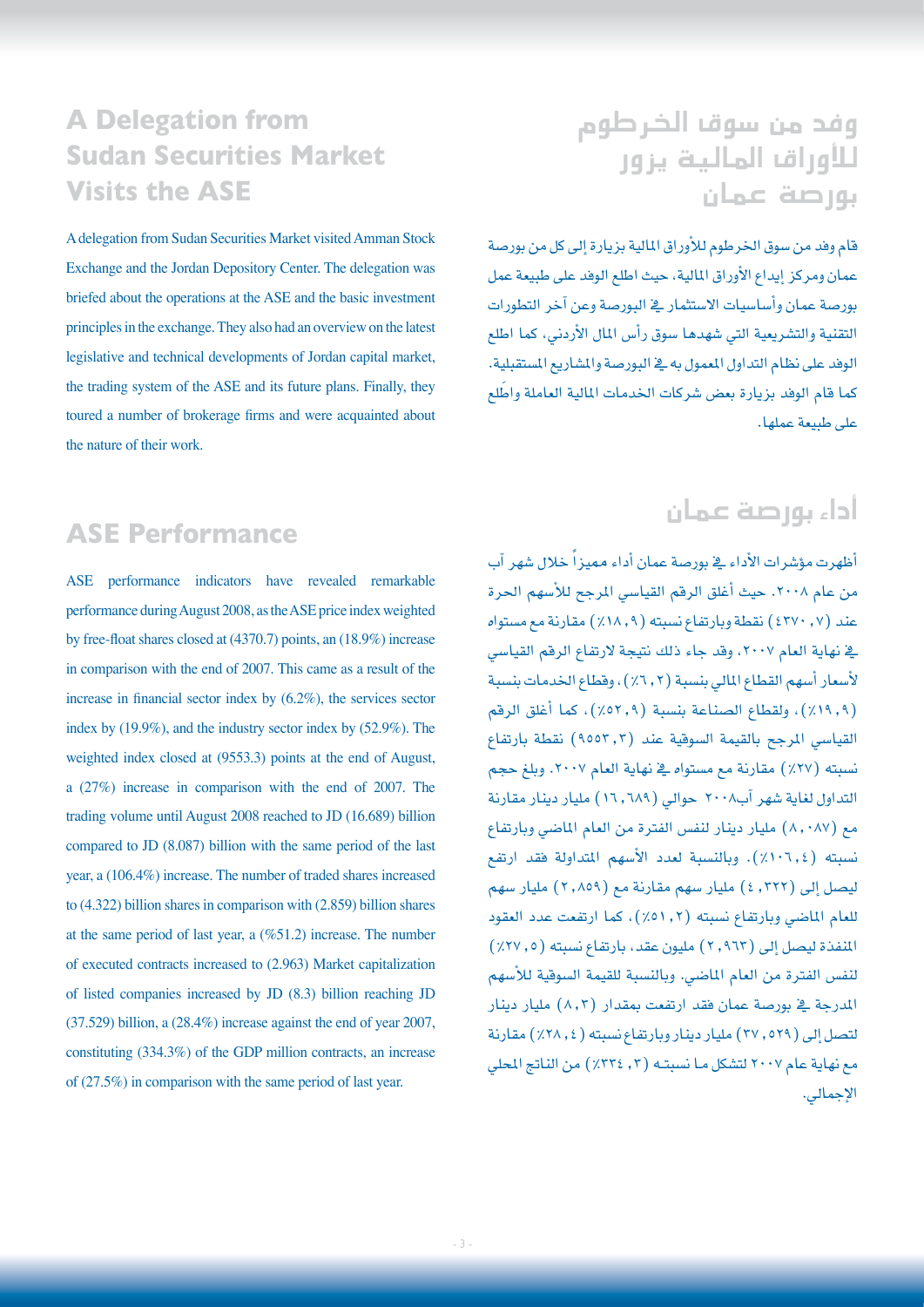**ASE Performance During 2008 Year**



#### **Non-Jordanian Ownership**

ملكية غير الأردنيين في الشركات المدرجة

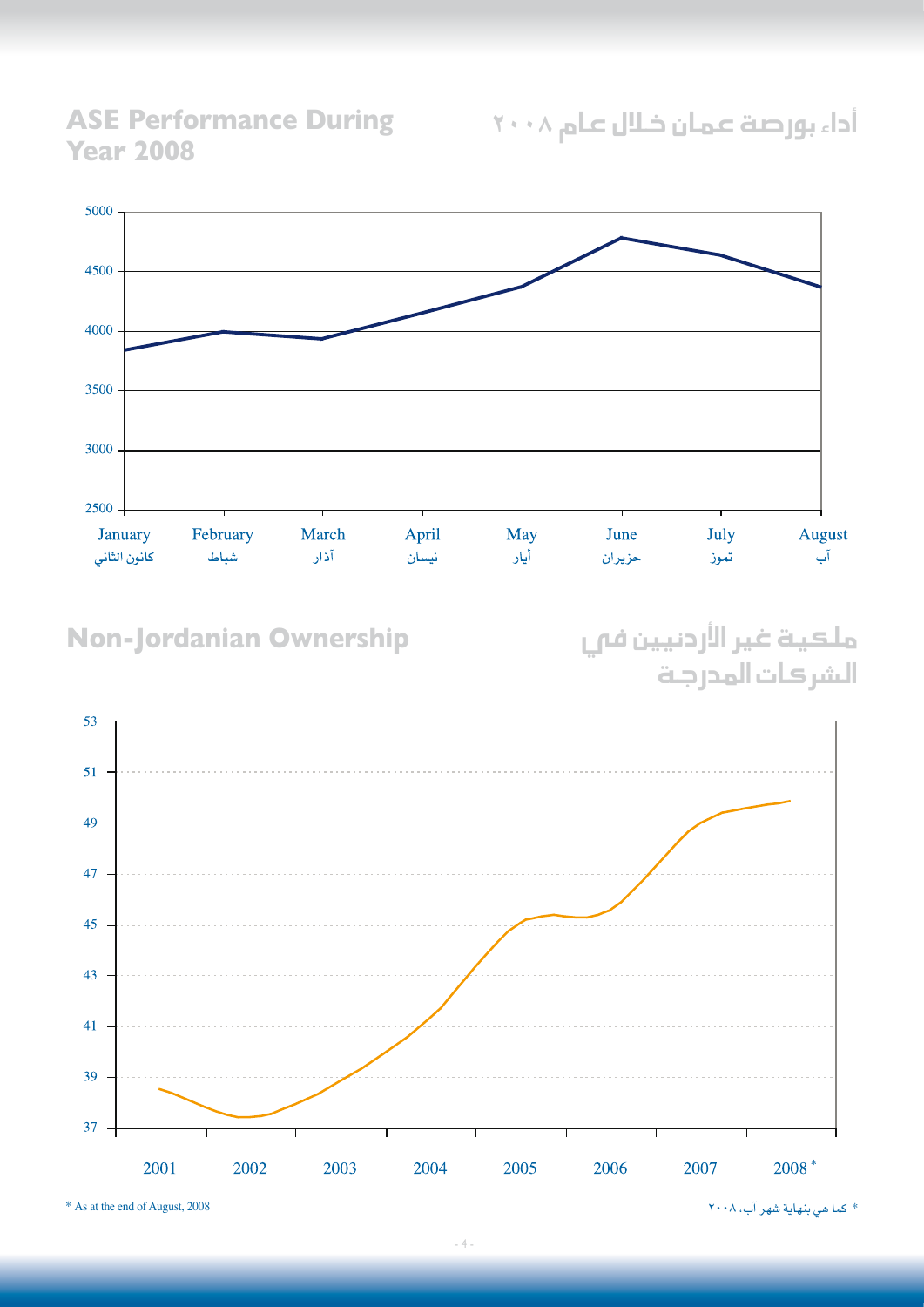#### **Non-lordanian Ownership. 2008 August**

## ملكية غير الأردنيين فى ال�شركات املدرجة، آب 2008

Arab 34.1%



Non Arab 15.7%

**ASE Resolutions** 

Jordanian 50.2%

#### The CEO of the ASE Decided on the Following:

- Re-trade the shares of Arab Financial Investment, as of August 3, 2008.
- List the (4.595.138) shares capital increase of Arab Financial Investment, as of August 3, 2008. The company paid in capital reached (14.595.138) shares.
- List the  $(11.925.000)$  shares capital increase of Jordan Steel, as of August 6,  $2008$ . The company paid in capital reached  $(35)$ million shares.
- List the (1) million right issues of capital increase of Jordan Sulpho-chemicals as of August 6, 2008
- List the (14.500) shares capital increase of Emmar Investment and Real Estate Development, as of August 10, 2008. The company paid in capital reached  $(13.780.000)$  shares.
- List the Eighth issue of Treasury Bills for the year 2008, as of August 11, 2008. The maturity date is 30/12/2009. The total value is JD  $(60)$  million, and  $(7.644\%)$  interest rate

#### قرارات بور�صة عمان:

#### **قرارات املدير التنفيذي:**

- إعادة التداول بأ�سهم ال�شركة العربية لال�ستثمارات املالية يف البورصة وذلك اعتباراً من ٢٠٠٨/٨/٢.
- إدراج أ�سهم الزيادة يف رأ�س مال ال�شركة العربية لال�ستثمارات المالية والبالغة (١٢٨ , ٥٩٥ , ٤ ) سهماً، ليصبح رأس المال المدرج في البورصة (١٢٨, ٥٩٥, ١٤) سهماً وذلك اعتباراً من ٢٠٠٨/٨/٢.
- إدراج أ�سهم الزيادة يف رأ�س مال �شركة حديد الأردن والبالغة (١١,٩٢٥) سهماً، ليصبح رأس المال المدرج في البورصة (٣٥) مليون سهماً وذلك اعتباراً من ٢٠٠٨/٨/٦.
- إدراج (١) مليون حق اكتتاب بأسهم الزيادة <u>ي</u>ة رأس مال شركة السلفوكيماويات الأردنية، وذلك اعتباراً من ٨/٨/٦.
- إدراج أ�سهم الزيادة يف رأ�س مال �شركة اعمار لال�ستثمار والتطوير العقاري والبالغة (٥٠٠. ١٤) سهماً، ليصبح رأس المال المدرج في البورصة (٧٨٠, ٧٨٠, ١٢) سهماً وذلك اعتباراً من ١٠/٨/١٠.
- إدراج الإ�صدار الثامن من �سندات اخلزينة لعام 2008 ا�ستحقاق .<br>٢٠٠٩/١٢/٢٠ والبالغ عددها (٦٠,٠٠٠) سند بقيمة اسمية مقدارها (١,٠٠٠) دينار وقيمة إجمالية تبلغ (٦٠) مليون دينار وفائدة ( ٢٤٤, ٧٪) وذلك اعتباراً من ٢٠٠٨/٨/١١.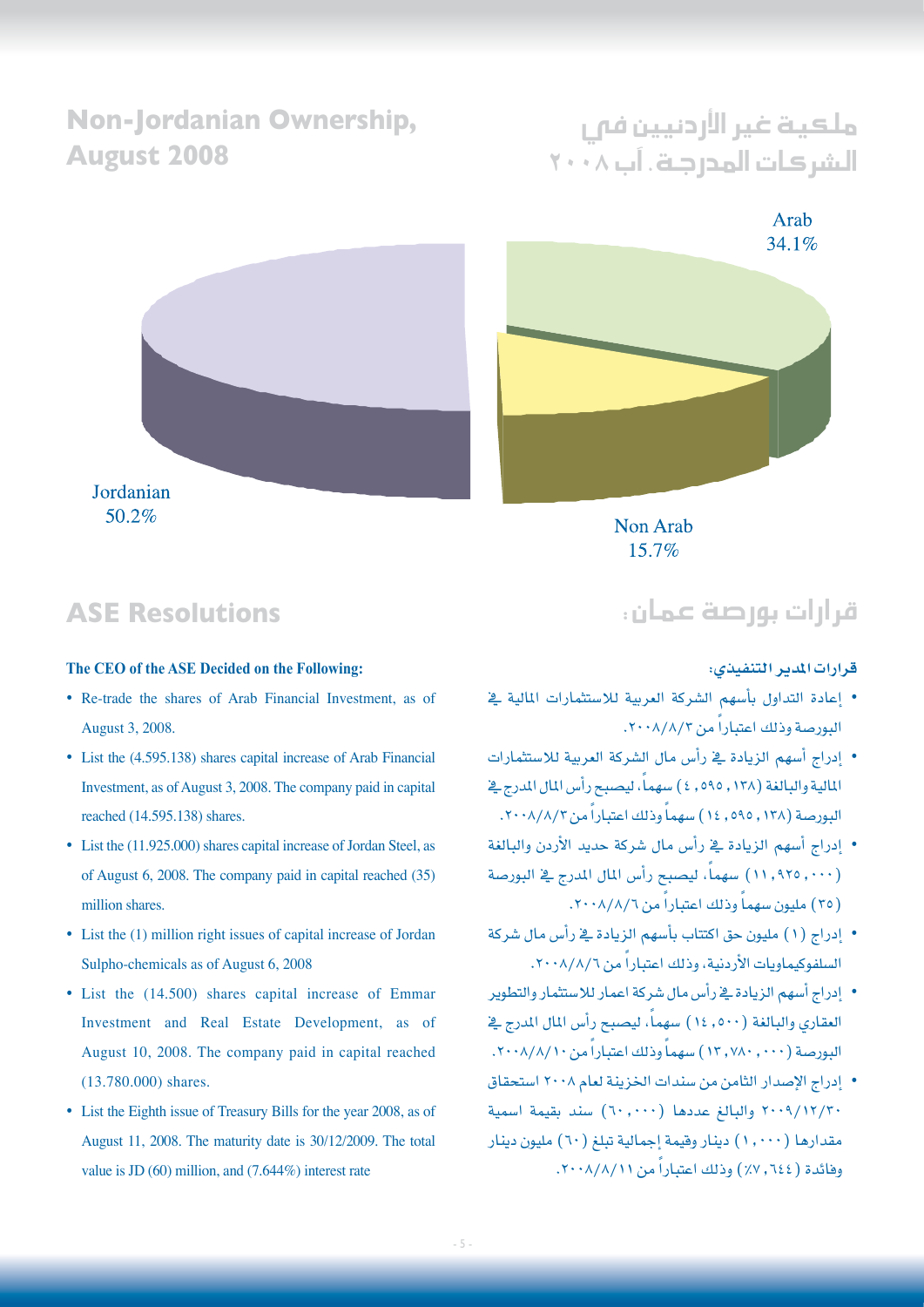- $\bullet$  List the (14) million shares of Amwaj Properties in the Second Market as of August 13, 2008.
- List the (2) million shares capital increase of The Housing Bank for Trade and Finance, as of August 14, 2008. The company paid in capital reached (252) million shares.
- $\bullet$  List the (1.7) million shares capital increase of Delta Insurance, as of August 18,2008. The company paid in capital reached (8) million shares.
- Change the name of Woolen Industries to Akary for Industries and Real Estate Investment, as of August 18, 2008.
- Suspend the Trading of Amana Agricultural and Industry Investment as of August 18, 2008.
- List the (4) million shares capital increase of The National Insurance, as of August 19, 2008. The company paid in capital reached (8) million shares.
- Change the name of Al-ahlia Commercial Centers to Al-ahlia Enterprises, as of August 19, 2008.
- List the (24.125) shares capital increase of Arab Financial Investment, which emanated from private subscription, as of August 21, 2008. The company paid in capital reached  $(14.619.263)$  shares.
- List the (80) million shares of Afaq Investments Real Estate Development Company in the Second Market as of August 25, 2008.
- $\bullet$  List the (7.5) million shares capital increase of The National Cable and Wire Manufacturing, as of August  $24,2008$ . The company paid in capital reached  $(20)$ million shares.
- List the (7) million shares of Intermediate Petrochemicals Industries in the Second Market as of August 26, 2008.
- De-Listing the shares of Intermediate Petrochemicals Industries, as of August 26, 2008.
- Re-trade the shares of The Industrial Commercial and Agricultural, as of August 26, 2008.
- List the (122.500) shares capital increase of Portfolio Management and Investment Services for Clients, which emanated from private subscription, as of August
- إدراج أ�سهم �شركة أمواج العقارية والبالغة عددها )14( مليون سهماً في السوق الثاني وذلك اعتباراً من ١٢/٨/١٢.
- إدراج أ�سهم الزيادة يف رأ�س مال �شركة بنك اال�سكان للتجارة والتمويل والبالغة (٢) مليون سهماً، ليصبح رأس المال المدرج في البورصة (٢٥٢) مليون سهماً وذلك اعتباراً من ١٤/٨/٨/١٤.
- إدراج أ�سهم الزيادة يف رأ�س مال �شركة دلتا للتأمني والبالغة (١,٧) مليون سهماً، ليصبح رأس المال المدرج في البورصة (٨) مليون سهماً وذلك اعتباراً من ١٨/٨/١٨.
- تغيير اسم شركة الصناعات الصوفية إلى شركة عقارى للصناعات الاستثمارية العقارية وذلك اعتباراً من ١٨/٨/١٨.
- تعليق التداول بأ�سهم �شركة أمانة لال�ستثمارات الزراعية والصناعية في البورصة وذلك اعتباراً من ١٨/٨/١٨.
- إدراج أ�سهم الزيادة يف رأ�س مال �شركة التأمني الوطنية والبالغة (٤) مليون سهماً، ليصبح رأس المال المدرج في البورصة (٨) مليون سهماً وذلك اعتباراً من ١٩/٨/١٩.
- تغيير اسم الشركة الأهلية للمراكز التجارية إلى شركة الأهلية للمشاريع وذلك اعتباراً من ٨/٨/١٩.
- إدراج أ�سهم الزيادة يف رأ�س مال ال�شركة العربية لال�ستثمارات المالية والبالغة (٢٤,١٢٥) سهماً، والتي تمت زيادتها عن طريق الاكتتاب الخاص ليصبح رأس المال المكتتب به والمدفوع (٦١٩, ٦١٩, ١٤) سهماً وذلك اعتباراً من ٢٠٠٨/٨/٢١.
- إدراج أ�سهم �شركة آفاق لال�ستثمار والتطوير العقاري والبالغة عددها (٨٠) مليون سهماً في السوق الثاني وذلك اعتباراً من  $.7 \cdot \cdot \Lambda / \Lambda / 70$
- إدراج أ�سهم الزيادة يف رأ�س مال ال�شركة الوطنية ل�صناعة الكوابل والأسلاك الكهربائية والبالغة (٢,٥) مليون سهماً، ليصبح رأس المال المدرج في البورصة (٢٠) مليون سهماً وذلك اعتباراً من٢٠٠٨/٨/٢٠.
- إدراج أسهم شركة الصناعات البتروكيماوية الوسيطة والبالغة عددها (٧) مليون سهماً في السوق الثاني وذلك اعتباراً من  $.7.1/\lambda/77$
- إلغاء التداول بأسهم شركة الصناعات البتروكيماوية الوسيطة يخ البورصة وذلك اعتباراً من ٢٠٠٨/٨/٢٦.
- إعادة التداول بأ�سهم ال�شركة ال�صناعية التجارية الزراعية/ الانتاج يخ البورصة وذلك اعتباراً من ٢٠٠٨/٨/٢٦.
- إدراج أ�سهم الزيادة يف رأ�س مال �شركة إدارة املحافظ واخلدمات الاستثمارية للعملاء/ أموال انفست والبالغة (١٢٢,٥٠٠) سهماً، والتي تمت زيادتها عن طريق الاكتتاب الخاص ليصبح رأس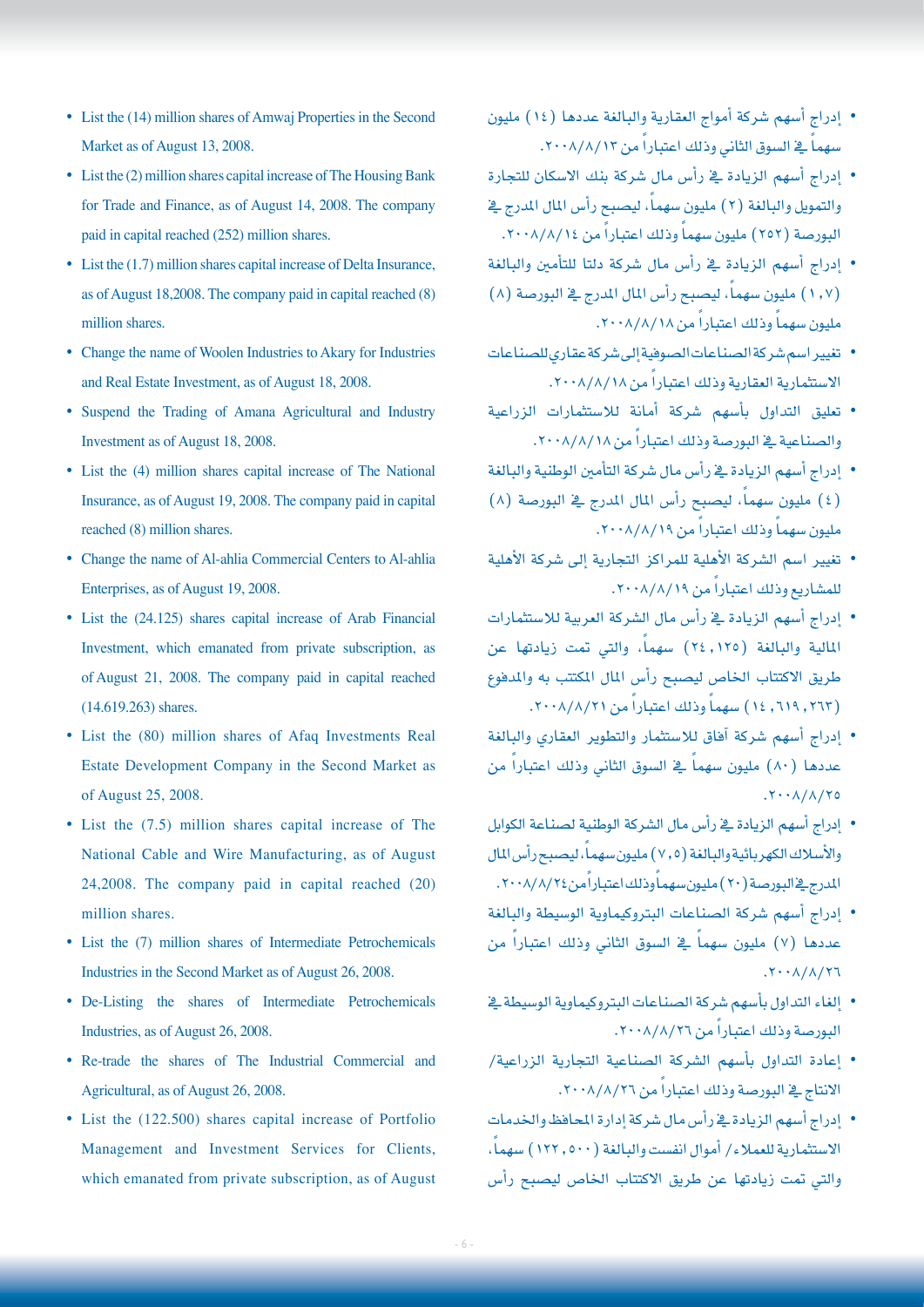27, 2008. The company paid in capital reached  $(42.5)$ million shares.

• List the (1.111.126) shares capital increase of Poultry Processing, as of August 27, 2008. The company paid in capital reached  $(16)$  million shares.

المال المكتتب به والمدفوع (٤٢,٥) مليون سهماً وذلك اعتباراً من  $.7 \cdot \lambda/\lambda/7V$ 

• إدراج أ�سهم الزيادة يف رأ�س مال ال�شركة الأردنية لتجهيز وت�سويق الدواجن ومنتجاتها والبالغة (١٠١٦,١٢٦) سهماً، ليصبح ً رأس المال المدرج في البورصة (١٦) مليون سهماً وذلك اعتباراً  $\lambda$ من ٢٧/٨/٢٧.

#### **Foreign Investment**

- The value of shares purchased by Non-Jordanians in August equaled JD  $(448.7)$  million,  $(78.9%)$  of which were purchased by Arabs.
- The value of shares sold by Non-Jordanians was JD (403.9) million, (73.9%) of which were sold by Arabs.
- During this month, net Non-Jordanian investments showed a positive balance of JD  $(44.8)$  million.
- By the end of August, shares owned by non-Jordanians represented  $(49.8\%)$  of ASE capitalization.  $(34.1\%)$  of which are owned by Arab investors and  $(15.7%)$  by Non-Arabs.

### الاستثمـار الأجنبي ر

- بلغت قيمة الأسهم المشتراة من قبل غير الأردنيين خلال شهر آب )448.7( مليون دينار، منها )%78.9( مل�ستثمرين عرب.
- بلغت قيمة الأسهم المباعة من قبل غير الأردنيين (٤٠٢٫٩) مليون دينار، منها (٩, ٧٢٪) تم بيعها من قبل مستثمرين عرب.
- بلغ �صايف ا�ستثمار غري الأردنيني خالل هذا ال�شهر )44.8( مليون دينار.
- �شكلت الأ�سهم اململوكة من قبل غري الأردنيني )%49.8( من القيمة السوقية للبورصة ية نهاية آب، منـها (١, ٣٤٪) لمستثمرين عرب، و)%15.7( لغري العرب.

|                              | %      | تموز  | آب     |                                    |
|------------------------------|--------|-------|--------|------------------------------------|
|                              | Change | July  | August |                                    |
| Trading Value (JD million)   | (41.8) | 2779  | 1617   | حجم التداول (مليون دينار)          |
| Avg. Daily Trading Value (m) | (36.2) | 120.8 | 77     | المعدل اليومي لحجم التداول (مليون) |
| No. of Traded Shares (m)     | (28.6) | 613.6 | 438.2  | عدد الأسهم (مليون)                 |
| No. of Contracts (thousand)  | (28.5) | 416.7 | 297.9  | عدد العقود (بالألف)                |
| Market Capitalization (JD m) | (6.5)  | 40142 | 37529  | القيمة السوقية (مليون دينار)       |

#### م ؤ�شرات أداء البور�صة **Indicators Performance s'ASE**